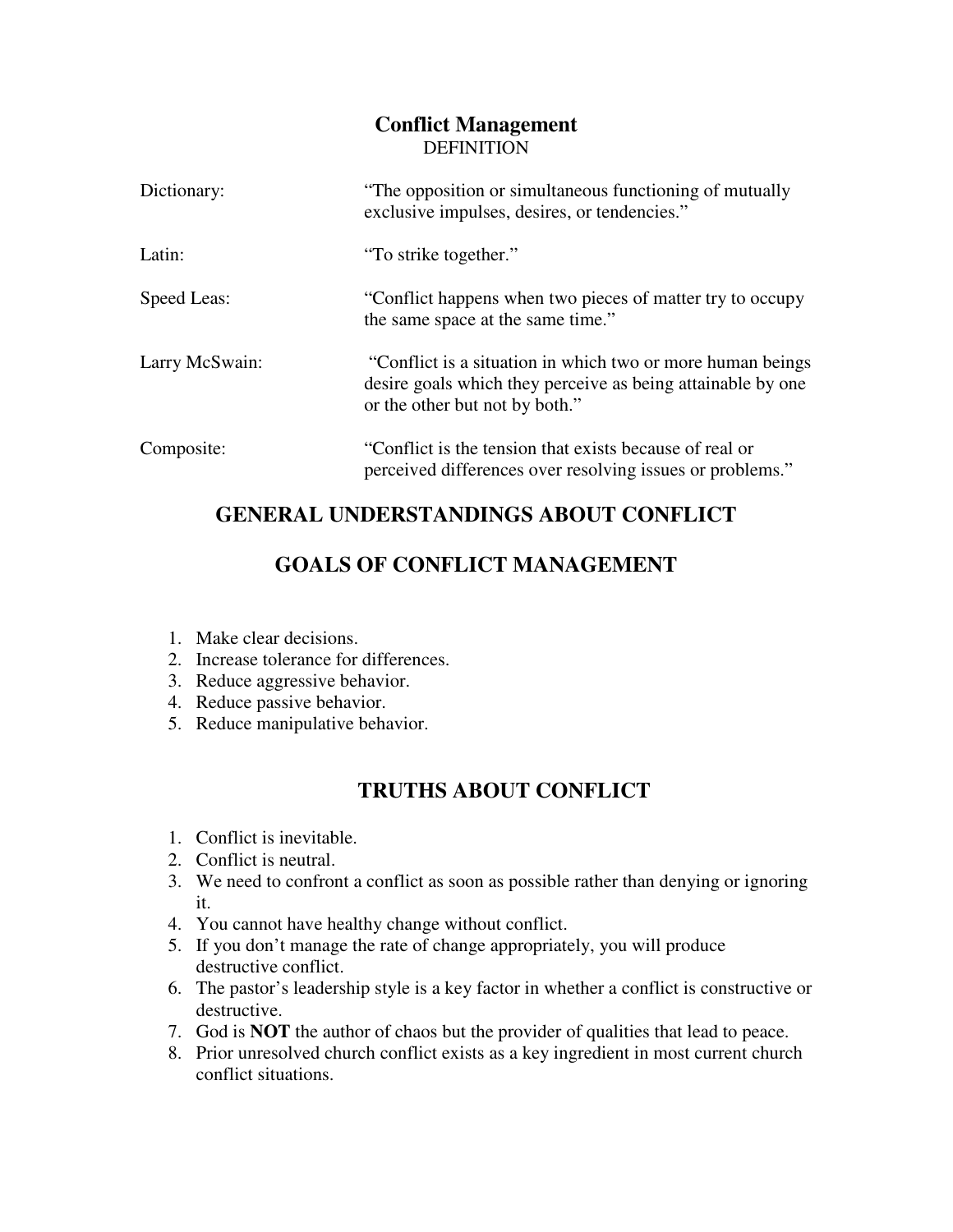- 9. When persons grow spiritually and emotionally they are less likely to be the initiator of destructive conflict.
- 10. We need to pray more and talk less about issues for church approval. We should not seek an answer from human reason but from the revelation of God's will.

### **CONSTRUCTIVE CONFLICT**

This refers to a problem solving process, which results in a positive impact on the ability of the congregation to solve the problem and also increases Christian growth and church fellowship.

- 1. Members feel confident in dealing with their differences.
- 2. The decision-making processes are fair and exercised impartially.
- 3. Members behave themselves in an appropriate Christian manner.
- 4. People are willing to cooperate with the leadership and each other.
- 5. Their main focus is on a common purpose. \*Adapted from Speed Leas

#### **DESTRUCTIVE CONFLICT**

This refers to the outcome of a problem solving process, which results in a negative impact on the ability of the people to solve the problem and also hinders Christian growth and fellowship. Bob Sheffield

- 1. Members are unsure whether their relationships can stand the strain of their differences.
- 2. Members are rejected by some people who once were their friends.
- 3. People use words with violent endings.
- 4. People feel a sense of loss of control.
- 5. It seems that others want to split the church down the middle.
- 6. The membership loses sight of God's purpose for the church. \*Adapted by Speed Leas

# **CAUSES OF FRICTION**

- Stress
- Confusion
- Power
- Fact or rate of change
- Communication difficulties
- Congregational differences
- Unmet needs within the congregation
- Fear
- World View
- Decision Making Style